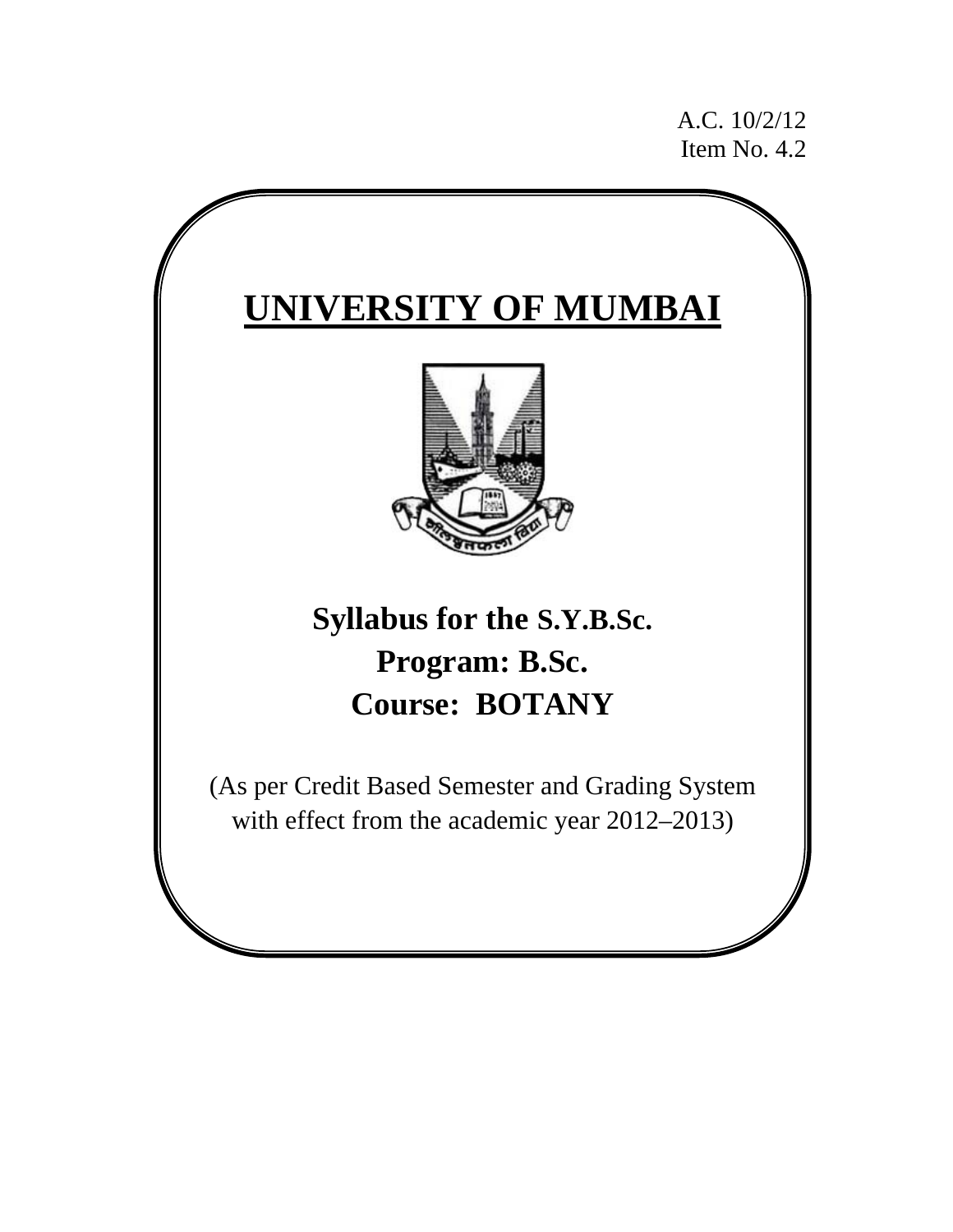# **S.Y.B.Sc. Botany Syllabus Credit Based and Grading System To be implemented from the Academic year 2012-2013**

| <b>Course Code</b> | <b>UNIT</b>  | <b>TOPICS</b>                                       | Credits        | L / Week |
|--------------------|--------------|-----------------------------------------------------|----------------|----------|
|                    |              | <b>Plant Diversity II</b>                           |                |          |
| <b>USBO301</b>     | I            | Algae and Bryophytes                                |                |          |
|                    | $\mathbf{I}$ | Fungi and Plant Pathology                           | $\overline{2}$ |          |
|                    | III          | Angiosperms                                         |                |          |
|                    |              | Form and Function II                                |                |          |
|                    |              | <b>Instrumentation and Techniques</b>               |                |          |
| <b>USBO302</b>     | $\mathbf{I}$ | <b>Plant Physiology and Plant</b><br>Biochemistry   | $\overline{2}$ |          |
|                    | III          | Cytogenetics                                        |                |          |
|                    |              | <b>Current Trends in Plant Sciences I</b>           |                |          |
| <b>USBO303</b>     |              | Pharmacognosy                                       |                |          |
|                    | $\mathbf{I}$ | Forestry                                            | $\overline{2}$ |          |
|                    | III          | Ecology                                             |                |          |
| USBOP3             |              | Practicals based on all the three courses in theory | 3              | 9        |

# **SEMESTER III**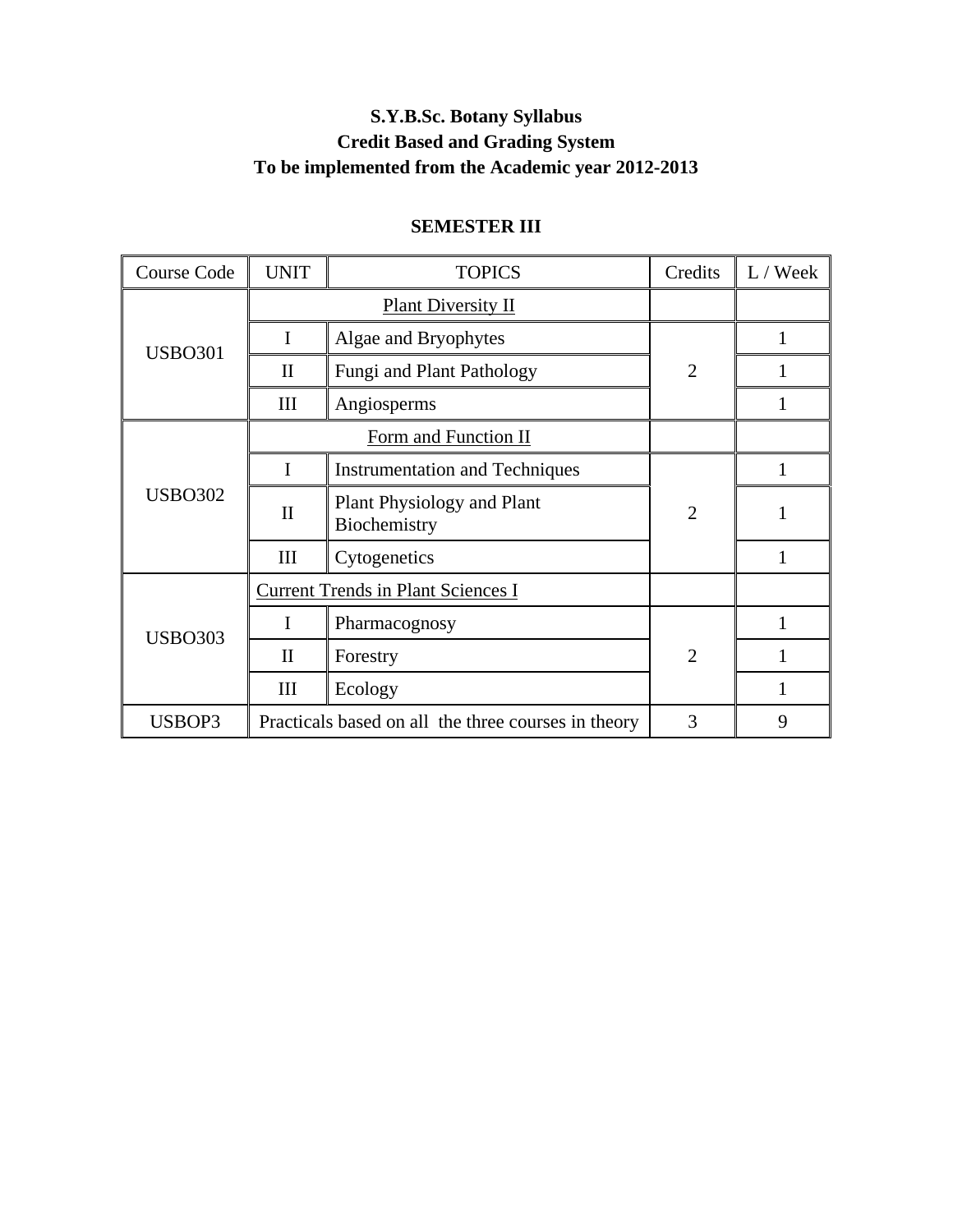| <b>Course Code</b> | <b>UNIT</b>  | <b>TOPICS</b>                                       | Credits        | L / Week |
|--------------------|--------------|-----------------------------------------------------|----------------|----------|
|                    |              | <b>Plant Diversity II</b>                           |                |          |
|                    | I            | Microbiology                                        |                | 1        |
| <b>USBO401</b>     | $\mathbf{I}$ | Pteridophyta, Paleobotany and<br>Gymnosperms        | $\overline{2}$ |          |
|                    | III          | Angiosperms                                         |                |          |
|                    |              | Form and Function II                                |                |          |
|                    | I            | Anatomy                                             |                |          |
| <b>USBO402</b>     | $\mathbf{I}$ | <b>Environmental Botany and Plant</b><br>Physiology | $\overline{2}$ |          |
|                    | III          | Molecular Biology and Biostatistics                 |                | 1        |
|                    |              | <b>Current Trends in Botany I</b>                   |                |          |
| <b>USBO403</b>     | I            | <b>Economic Botany</b>                              |                |          |
|                    | $\mathbf{I}$ | Horticulture                                        | $\overline{2}$ |          |
|                    | III          | <b>Biotechnology and Bioinformatics</b>             |                |          |
| USBOP4             |              | Practicals based on all the three courses in theory | 3              | 9        |

### **SEMESTER IV**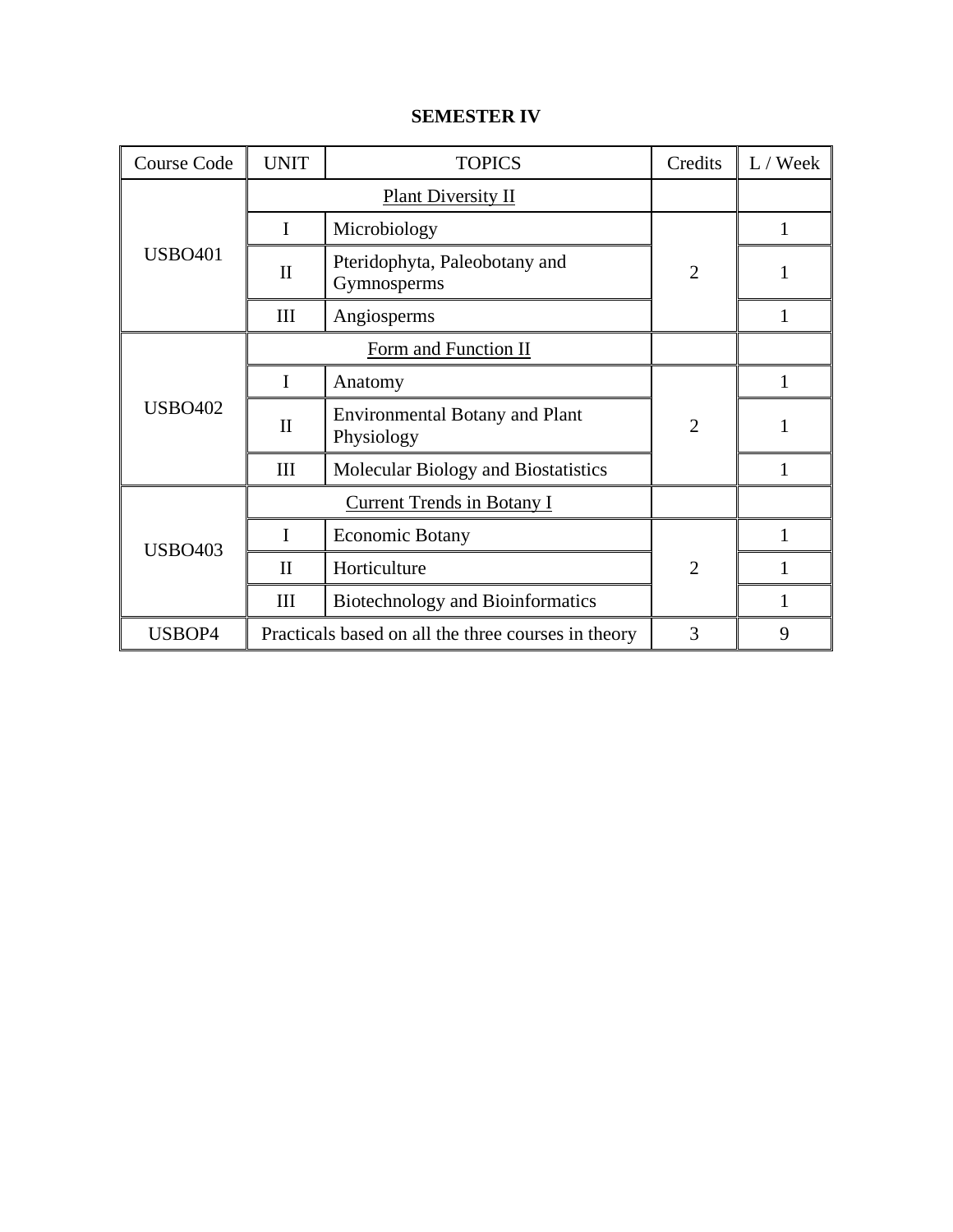# **SEMESTER III THEORY**

| Course Code                                                                                                                                                                                                                                                                                                                                                                                                                                                                                                                                      | Title                                                                                                                                                                                                                                                                                                                                                                                                                                                                                                                                                                               | Credits                                  |
|--------------------------------------------------------------------------------------------------------------------------------------------------------------------------------------------------------------------------------------------------------------------------------------------------------------------------------------------------------------------------------------------------------------------------------------------------------------------------------------------------------------------------------------------------|-------------------------------------------------------------------------------------------------------------------------------------------------------------------------------------------------------------------------------------------------------------------------------------------------------------------------------------------------------------------------------------------------------------------------------------------------------------------------------------------------------------------------------------------------------------------------------------|------------------------------------------|
| <b>USBO301</b>                                                                                                                                                                                                                                                                                                                                                                                                                                                                                                                                   | PLANT DIVERSITTY II                                                                                                                                                                                                                                                                                                                                                                                                                                                                                                                                                                 |                                          |
| Unit I : Algae and Bryophytes<br><b>Algae</b><br>Structure, life cycle and systematic position of<br>Sargassum<br>Batrachospermum<br>Pigments and reserve food in Algae<br>Range of thallus structure in Algae<br><b>Bryophytes</b><br>Structure, life cycle and systematic position of <i>Anthoceros</i><br><b>Unit II: Fungi and Plant Pathology</b><br>Structure, life cycle and systematic position of<br>Erysiphe<br>Agaricus<br>Diseases- Symptoms, causative organism, disease cycle and control<br>measures of<br>Rust<br>Powdery mildew |                                                                                                                                                                                                                                                                                                                                                                                                                                                                                                                                                                                     | <b>15 Lectures</b><br><b>15 Lectures</b> |
| <b>Unit III : Angiosperms</b><br>Cruciferae<br>Meliaceae<br>Myrtaceae                                                                                                                                                                                                                                                                                                                                                                                                                                                                            | Concerns of taxonomy<br>Systematics<br>Taxonomic structure<br>Nomenclature<br>Characters of Taxonomic importance<br>Exomorphic characters -<br>Morphological characters of stem, root, leaf, flower, fruit, seed<br>Phytochemical characters<br>Primary constituents – Proteins, DNA, polysaccharides.<br>Secondary constituents – Tannins, alkaloids<br>Bentham and Hooker's system of classification for flowering plants<br>up to family with respect to the following prescribed families and<br>economic and medicinal importance for members of the families:<br>Combretaceae | <b>15 Lectures</b>                       |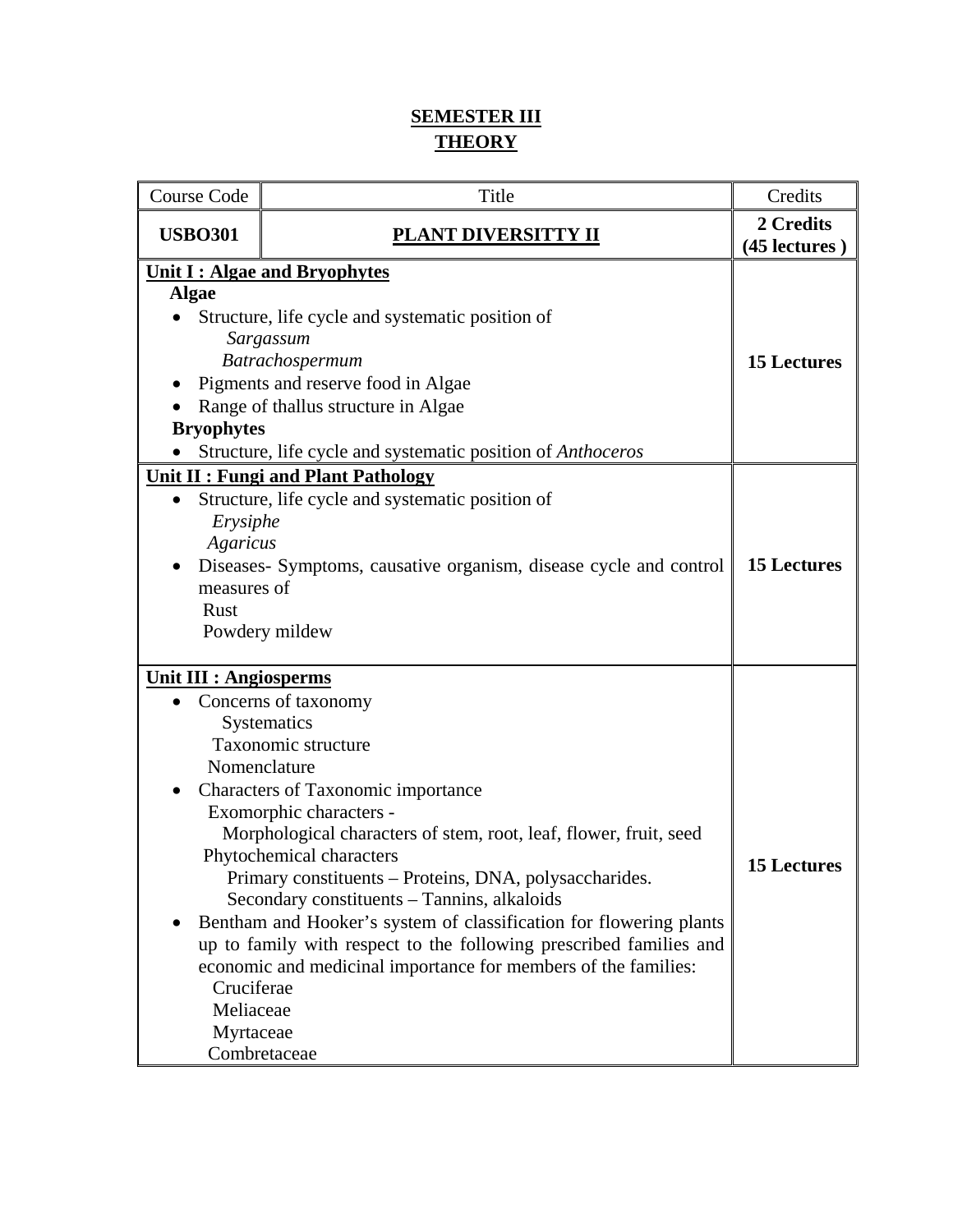| <b>Course Code</b>                                       | Title                                                                  | Credits                    |
|----------------------------------------------------------|------------------------------------------------------------------------|----------------------------|
| <b>USBO302</b>                                           | <b>FORM AND FUNCTION II</b>                                            | 2 Credits<br>(45 lectures) |
|                                                          | <b>Unit I: Instrumentation and Techniques</b>                          |                            |
|                                                          | Microscopy – Phase contrast and electron microscopy                    |                            |
|                                                          | Chromatography- Principles and types of chromatography-                | <b>15 Lectures</b>         |
|                                                          | absorption and partition chromatography, paper and thin layer          |                            |
|                                                          | chromatography.                                                        |                            |
|                                                          | Unit II : Plant Physiology and Plant Biochemistry                      |                            |
|                                                          | <b>Photophysiology and Photorespiration</b>                            |                            |
|                                                          | Electromagnetic spectrum, Plant pigments and their                     |                            |
|                                                          | interaction with light, Concept of fluroscence and                     |                            |
|                                                          | Phosphorescence, Light reaction and dark reaction of                   |                            |
|                                                          | photosynthesis, C3, C4<br>and<br>CAM<br>pathways,<br>Photorespiration. | <b>15 Lectures</b>         |
|                                                          | Carbohydrate Metabolism.                                               |                            |
|                                                          | Structure, synthesis and degradation of Sucrose, Starch,               |                            |
|                                                          | Fructans and Cellulose.                                                |                            |
|                                                          |                                                                        |                            |
| <b>Unit III : Cytogenetics</b>                           |                                                                        |                            |
|                                                          | <b>Genetic Mapping in eukaryotes</b>                                   |                            |
|                                                          | Introduction to meiosis (crossing over and recombination               |                            |
|                                                          | during meiosis), Linkage, crossing over and construction               |                            |
|                                                          | of chromosome maps (through 3- point test cross).                      |                            |
| <b>Variation</b>                                         | Chromosome structure (Chromosomal<br>in                                |                            |
| <b>Aberrations</b> )                                     |                                                                        |                            |
|                                                          | Definition, Origin, Cytological and Genetic Effects of the             | <b>15 Lectures</b>         |
| following:                                               | Deletions, Duplications, Inversions and Translocations.                |                            |
|                                                          | <b>Extranuclear Genetics</b>                                           |                            |
| Organelle hereditary-                                    |                                                                        |                            |
| Chloroplast determines heredity -Plastid transmission in |                                                                        |                            |
| Streptomycin resistance in Chlamydomonas.<br>plants,     |                                                                        |                            |
|                                                          | Mitochondrion determined heredity- petite colonies in                  |                            |
| yeast                                                    |                                                                        |                            |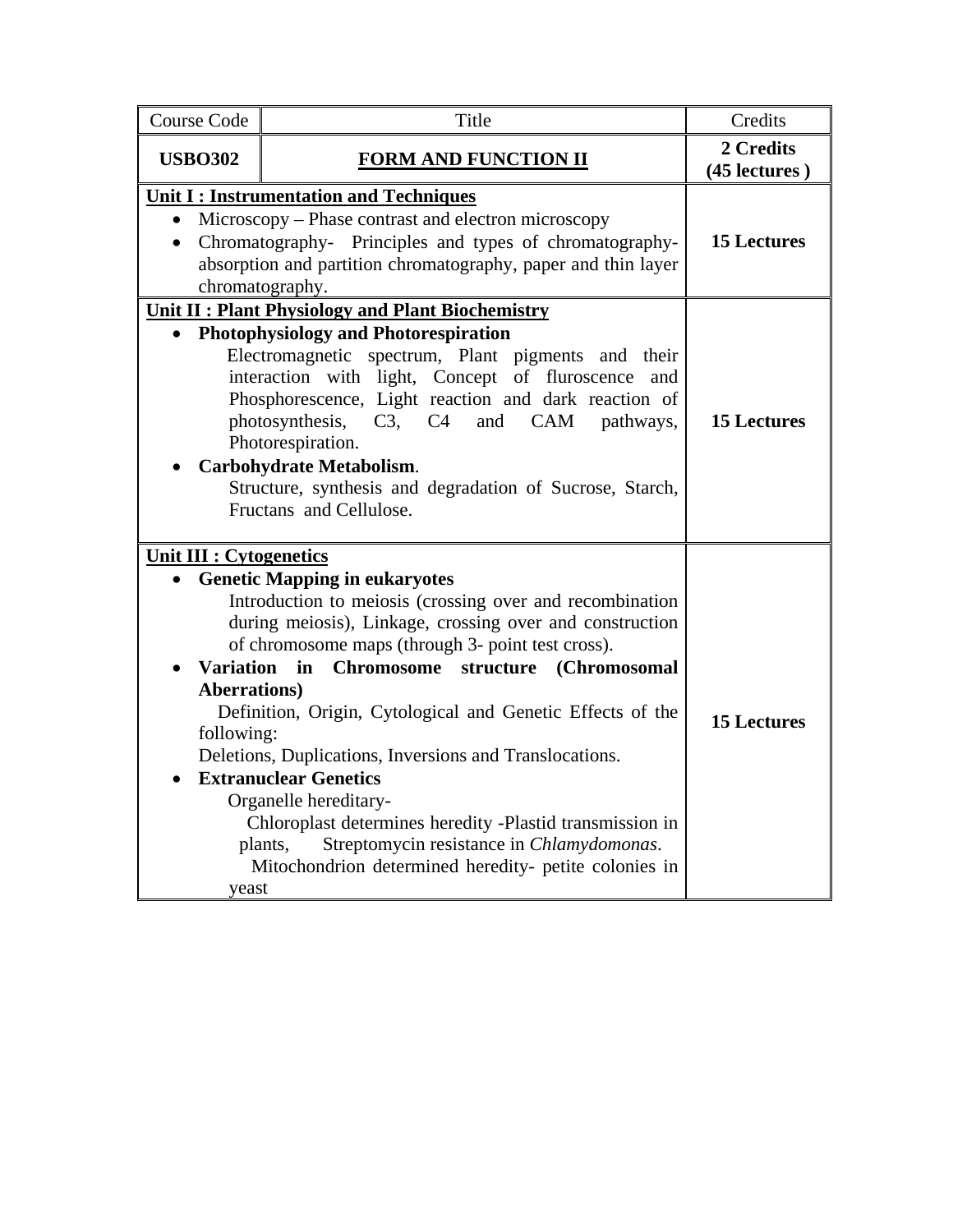| <b>Course Code</b>                                                      | Title                                                                                                                                                                                                                                    | Credits                    |
|-------------------------------------------------------------------------|------------------------------------------------------------------------------------------------------------------------------------------------------------------------------------------------------------------------------------------|----------------------------|
| <b>USBO303</b>                                                          | <b>CURRENT TRENDS IN PLANT SCIENCES I</b>                                                                                                                                                                                                | 2 Credits<br>(45 lectures) |
| <b>Unit I: Pharmacognosy</b><br>$\bullet$                               | Introduction to pharmacopoeia<br>Concept of Primary and secondary metabolites<br>Study of secondary metabolites (sources, properties and uses) with<br>reference to Alkaloids, Glycosides, Tannins, Volatile oils and<br>Gums and resins | <b>15 Lectures</b>         |
| <b>Unit II : Forestry</b><br>forests in India<br><b>Forest Products</b> | Types of forests – classification of forests, different types of<br>Applications of forestry-Social forestry, Reforestation,<br>Afforestation, Deforestation.                                                                            | <b>15 Lectures</b>         |
| <b>Unit III : Ecology</b><br>$\bullet$                                  | Ecological factors<br>Concept of environmental factors. Soil as an edaphic factor, Soil<br>composition, types of soil, soil formation, soil profile.<br>Community ecology<br>Concept of community                                        | <b>15 Lectures</b>         |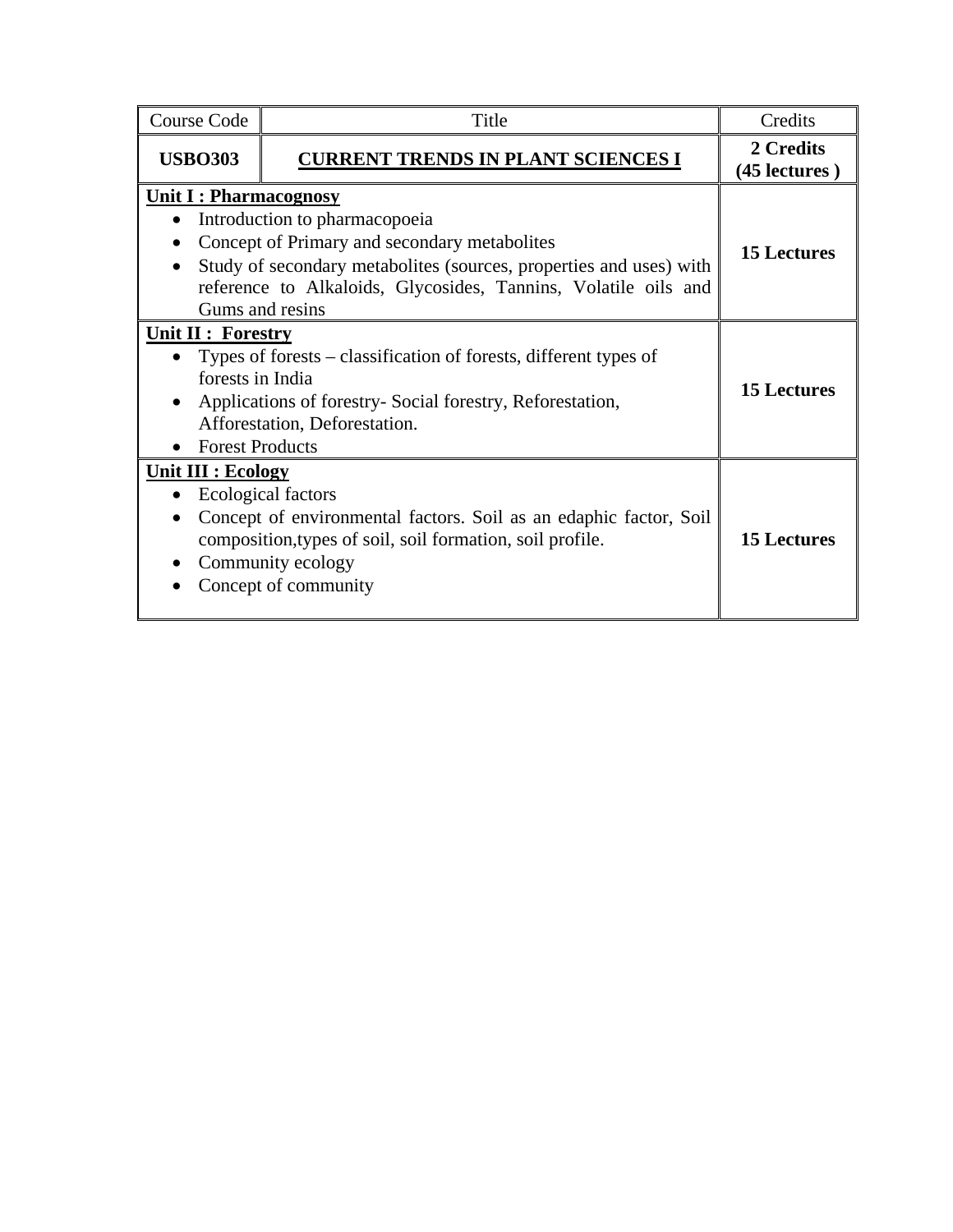# **SEMESTER III PRACTICAL**

| <b>Semester III USBOP3</b> |                                                                          |                        |
|----------------------------|--------------------------------------------------------------------------|------------------------|
|                            | <b>PRACTICAL Paper I - Plant Diversity II</b>                            | Cr <sub>1</sub>        |
| <b>Algae</b>               |                                                                          |                        |
| 1                          | Study of stages in the life cycle of Sargassum from fresh/preserved      |                        |
|                            | material and permanent slides.                                           |                        |
| 2                          | Study of stages in the life cycle of Batrachospermum from fresh/         |                        |
|                            | preserved material and permanent slides.                                 |                        |
| 3                          | Study of Algal pigments – chromatographic separation                     |                        |
| 4                          | Study of range of thallus in Algae with the help of permanent slides and |                        |
|                            | fresh/preserved material                                                 |                        |
|                            | <b>Fungi and Plant Pathology</b>                                         |                        |
| 5                          | Study of stages in the life cycle of Erysiphe and Agaricus from fresh/   |                        |
|                            | preserved material and permanent slides.                                 |                        |
| 6                          | Study of fungal diseases as prescribed for theory.                       |                        |
|                            | <b>Bryophyta</b>                                                         |                        |
| 7                          | Study of stages in the life cycle of Anthoceros from fresh/preserved     |                        |
|                            | material and permanent slides.                                           |                        |
|                            | <b>Angiosperms</b>                                                       |                        |
| 8                          | Study of one plant from each family prescribed for theory: morphological |                        |
|                            | peculiarities and economic importance of the members of these families.  |                        |
|                            |                                                                          | $\mathbf{C}\mathbf{r}$ |
|                            | <b>PRACTICAL Paper II - FORM AND FUNCTION- II</b>                        | 1                      |
|                            | <b>Instrumentation and Techniques</b>                                    |                        |
| 1                          | Preparation of herbarium and wet preservation technique                  |                        |
| $\mathbf{2}^-$             | Preparation of a report on visit to any Herbarium.                       |                        |
| 3 <sup>1</sup>             | Chromatography: Separation of monosaccharides by circular paper          |                        |
|                            | chromatography                                                           |                        |
| 4                          | Separation of Carotenoids by thin layer chromatography                   |                        |
|                            | 5 Horizontal Gel Electrophoresis - Demonstration                         |                        |
|                            | <b>Plant Physiology and Plant Biochemistry</b>                           |                        |
|                            | 6 Study of Hill's Reaction                                               |                        |
| 7                          | A.Quantitative estimation of photosynthetic pigments                     |                        |
|                            | B.Study of absorption spectrum pattern of chlorophyll/carotenoid pigment |                        |
| 8                          | Qualitative tests for various types of sugars                            |                        |
|                            | Cytogenetics.                                                            |                        |
| 9                          | Study of cytological consequences of chromosomal aberrations (Laggards,  |                        |
|                            | Chromosomal Bridge, Ring chromosome, Chromosomal ring) from              |                        |
|                            | permanent slides or photomicrographs.                                    |                        |
| 10                         | Construction of chromosome map based on three point test cross.          |                        |
|                            | (involving 3 linked genes)                                               |                        |

Study of inheritance pattern with reference to Plastid Inheritance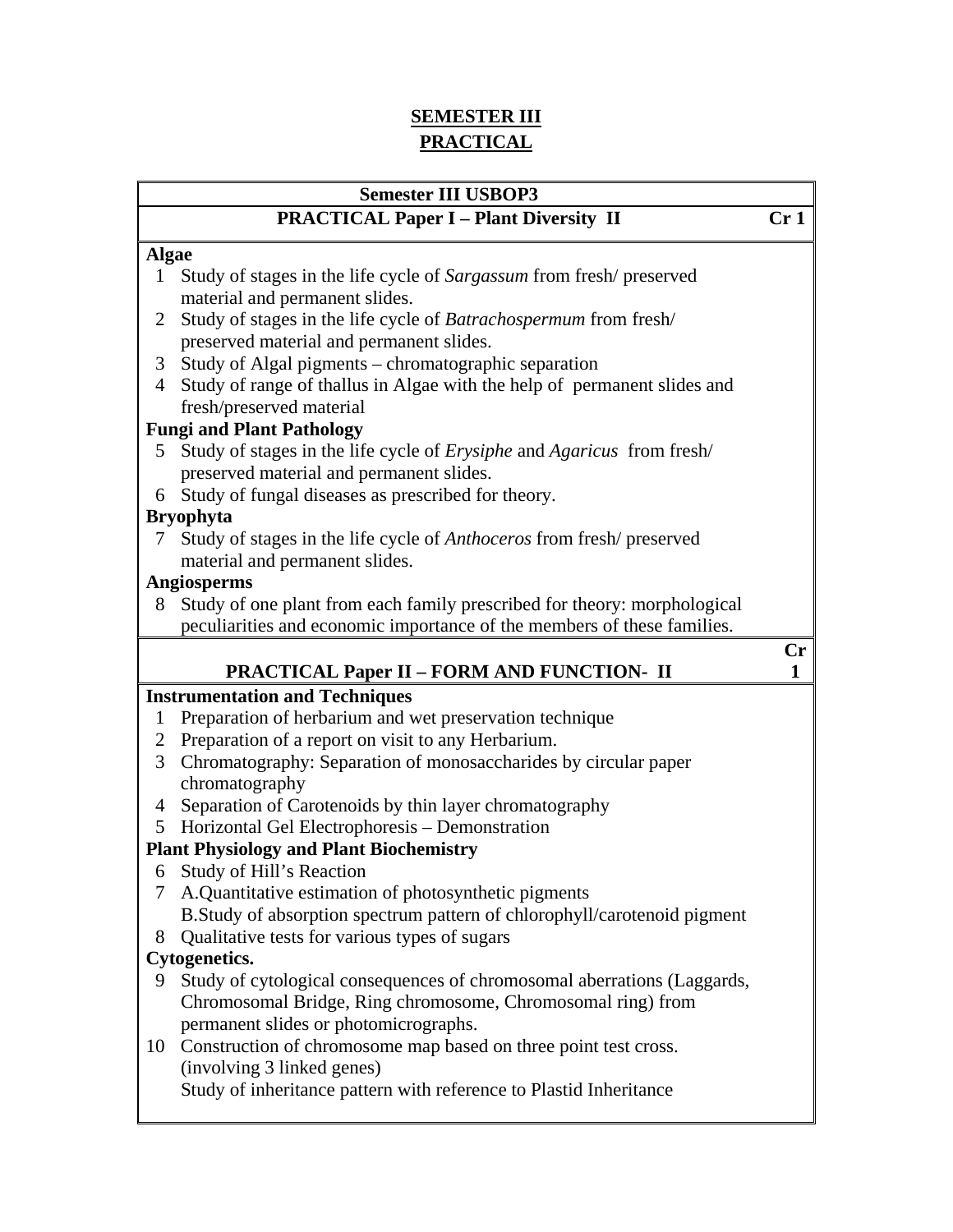# **PRACTICAL - Paper III CURRENT TRENDS IN PLANT SCIENCES I 1**

**Cr**

### **Pharmacognosy**

- 1 A.Tests for alkaloids from *Strychnos* (seeds) and *Holarrhoena* (bark) B.Tests for glycosides from *Glycyrrhiza* rhizome/ *Aloe* leaf/ Senna leaf. C.Test for tannins from Clove/ Arjuna bark/catechu.
- 2 Identification of drugs from grandma's pouch, comments on their uses.
- 3 Preparation of any herbal cosmetic.
- 4 Stomatal Index, Palisade Ratio, Vein islet number

# **Economic Botany**

5 Sources, properties and uses of : fibres, paper and spices and condiments **Forestry** 

6 Study of Biodiversity Composition of different types of forests in India. **Ecology** 

- 7 Study of the working of the following Ecological Instruments- Soil thermometer, Soil testing kit, Soil pH, Wind anemometer
- 8 Mechanical analysis of soil by the sieve method.
- 9 Study of vegetation by the list quadrat method
- 10 Estimation of Biomass of aerial parts of herbaceous plants
- 11 Quantitative estimation of organic matter of the soil by Walkley and Blacks Rapid titration method.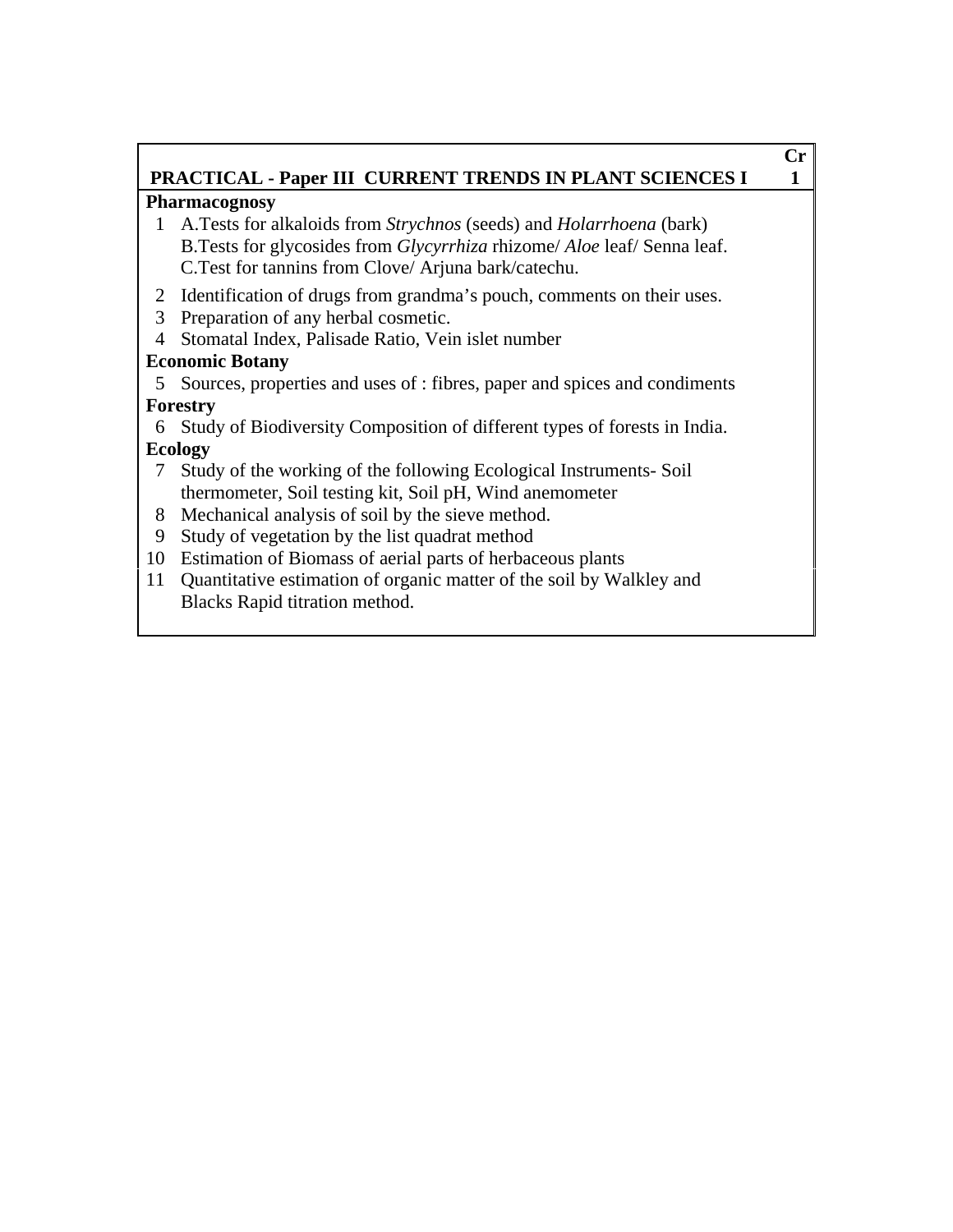# **SEMESTER IV THEORY**

| <b>Course Code</b>                                                                     | Title                                                                                                                                                                                                                                                                                                                                                                                                                        | Credits                    |
|----------------------------------------------------------------------------------------|------------------------------------------------------------------------------------------------------------------------------------------------------------------------------------------------------------------------------------------------------------------------------------------------------------------------------------------------------------------------------------------------------------------------------|----------------------------|
| <b>USBO401</b>                                                                         | <b>PLANT DIVERSITY II</b>                                                                                                                                                                                                                                                                                                                                                                                                    | 2 Credits<br>(45 lectures) |
| <b>Unit I: Microbiology</b><br>$\bullet$<br>$\bullet$                                  | • Methods of microbiology<br>Basic principles of staining.<br>Culture media preparation.<br>Pure culture methods.<br>Classification of Bacteria based on mode of nutrition.<br>Bacterial bio fertilizers with reference to Rhizobium - mass<br>propagation and methods of application.<br>Ecological microbiology - Bacteria in sulphur cycling and<br>phosphate solubilisation.                                             | <b>15 Lectures</b>         |
| Pteridophyta<br>Paleobotany<br><b>Gymnosperms</b><br>$\bullet$                         | <b>Unit II: Pteridophyta, Paleobotany and Gymnosperms</b><br>Smith's Classification of Pteridophyta upto classes. Salient features<br>of Psilophyta, Lepidophyta, Calamophyta and Pterophyta.<br>Structure life cycle and systematic position of Selaginella<br>Formation and types of fossils, structure and systematic position of<br>form genus Calamites<br>Structure life cycle and systematic position of <i>Pinus</i> | <b>15 Lectures</b>         |
| <b>Unit III : Angiospermae</b><br>Sacred grooves<br>$\circ$<br>$\circ$<br>$\circ$<br>O | Hierarchy of categories in taxonomic structure<br>Tools of angiosperm taxonomy<br>Museum (herbarium)<br>Gardens (Botanical and Public)<br>Bentham and Hooker's system of classification for flowering plants<br>up to family with respect to the following prescribed families and<br>economic and medicinal importance for members of the families:<br>Tiliaceae<br>Rubiaceae<br>Apocynaceae<br>Convolvulaceae              | <b>15 Lectures</b>         |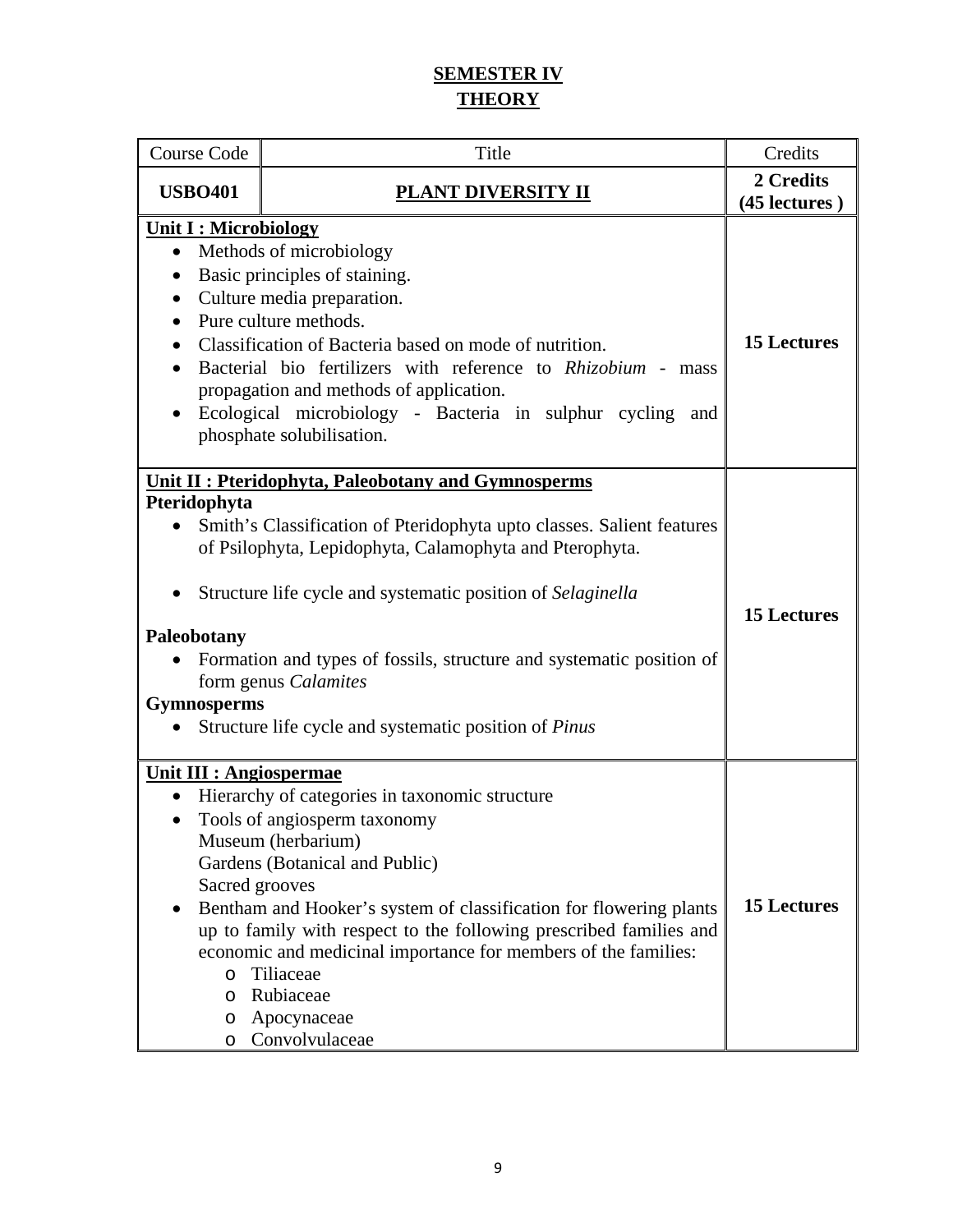| <b>Course Code</b>                                                                                                                                                                                                                                                                                                                                                                                                                                                                                                                                                                         | Title                                                                                                                                                                                                                                                                                                                                                                           | Credits                    |
|--------------------------------------------------------------------------------------------------------------------------------------------------------------------------------------------------------------------------------------------------------------------------------------------------------------------------------------------------------------------------------------------------------------------------------------------------------------------------------------------------------------------------------------------------------------------------------------------|---------------------------------------------------------------------------------------------------------------------------------------------------------------------------------------------------------------------------------------------------------------------------------------------------------------------------------------------------------------------------------|----------------------------|
| <b>USBO402</b>                                                                                                                                                                                                                                                                                                                                                                                                                                                                                                                                                                             | <b>FORM AND FUNCTION II</b>                                                                                                                                                                                                                                                                                                                                                     | 2 Credits<br>(45 lectures) |
| <u><b>Unit I: Antomy</b></u><br>$\bullet$<br>$\circ$<br>O<br>Evolution.<br>Defence<br>mechanisms                                                                                                                                                                                                                                                                                                                                                                                                                                                                                           | <b>Mechanical Tissue system</b><br>Tissues providing mechanical strength and support and<br>their disposition<br>I-girders in aerial and underground organs<br>Conducting tissue system :<br>Primary xylem and phloem, Types of Vascular Bundles, Stelar<br>Defence mechanism in plants:<br>Morphological, Anatomical, Physiological and Biochemical                            | <b>15 Lectures</b>         |
| <b>Unit II: Environmental Botany and Plant Physiology</b><br><b>Environmental Botany</b><br>Ecological Succession: Hydrosere and Xerosere<br>$\bullet$<br><b>Plant</b> indicators<br>Environmental Impact Assessment (EIA)<br>$\bullet$<br>Protected Area Network (PAN)<br>Ecotourism<br><b>Plant Physiology –</b><br>Phytochrome Response and Vernalization with reference to<br>flowering in higher plants, Physico-chemical properties of<br>phytochrome, Pr-Pfr interconversion, role of phytochrome in<br>flowering of SDPs and LDPs; Vernalization – mechanisms and<br>applications. |                                                                                                                                                                                                                                                                                                                                                                                 | <b>15 Lectures</b>         |
| <b>Molecular Biology</b><br>Protein synthesis<br>transcription<br>$\bullet$<br><b>Biostatistics</b>                                                                                                                                                                                                                                                                                                                                                                                                                                                                                        | <b>Unit III: Molecular Biology and Biostatistics</b><br>Central dogma of Protein synthesis<br>Transcription, RNA molecules and RNA processing, The<br>process, RNA synthesis, Transcription<br>in<br>prokaryotes and eukaryotes.<br>Nature of the genetic code,<br>Translation of the genetic message,<br>Protein sorting in the cell<br>Testing of hypothesis: Chi square test | <b>15 Lectures</b>         |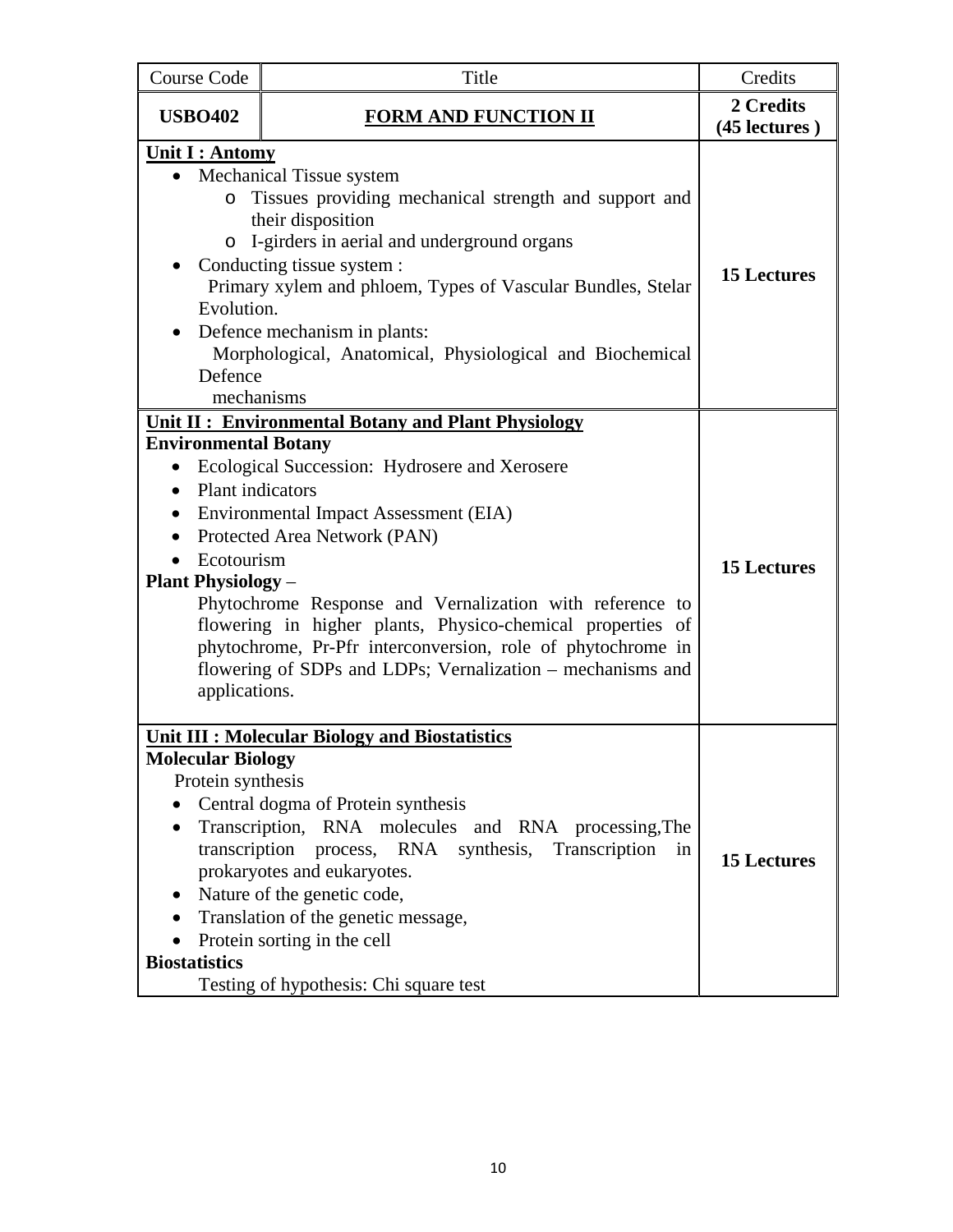| <b>Course Code</b>                               | Title                                                                                                                                                                                                                                                                                                                                                                                                                                                                                                                                                       | Credits                   |
|--------------------------------------------------|-------------------------------------------------------------------------------------------------------------------------------------------------------------------------------------------------------------------------------------------------------------------------------------------------------------------------------------------------------------------------------------------------------------------------------------------------------------------------------------------------------------------------------------------------------------|---------------------------|
| <b>USBO403</b>                                   | <b>CURRENT TRENDS IN PLANT SCIENCES I</b>                                                                                                                                                                                                                                                                                                                                                                                                                                                                                                                   | 2 Credits<br>(45 lectures |
| <b>Unit I: Economic Botany</b><br>Saffron        | Fibres: Types of fibres, fibre yielding plants<br>Paper: Types of paper, paper yielding plants<br>Spices and condiments: Nutmeg, Mace, Clove, Cardamom and                                                                                                                                                                                                                                                                                                                                                                                                  | <b>15 Lectures</b>        |
| Unit II : Horticulture<br>$\bullet$<br>$\bullet$ | • Locations in the garden-edges, hedges, fence, lawn, flower beds,<br>avenue, water garden (with two examples of each). Focal point.<br>Formal and informal gardens<br>National parks, Botanical gardens                                                                                                                                                                                                                                                                                                                                                    | <b>15 Lectures</b>        |
| <b>Biotechnology</b><br><b>Bioinformatics</b>    | <b>Unit III: Biotechnology and Bioinformatics</b><br>Recombinant DNA Technology and manipulation of DNA,<br>Transgenic plant production by Agrobacterium mediated gene<br>transfer (molecular basis), selectable markers, reporter genes,<br>promoters used in plant vectors. Transgenic plants used for<br>improving quality of seeds, edible vaccines.<br>Introduction to bioinformatics-www, internet and its uses, tools used<br>in bioinformatics related to Biotechnology, NCBI data models and<br>other data bases, services offered by NCBI and EBI | <b>15 Lectures</b>        |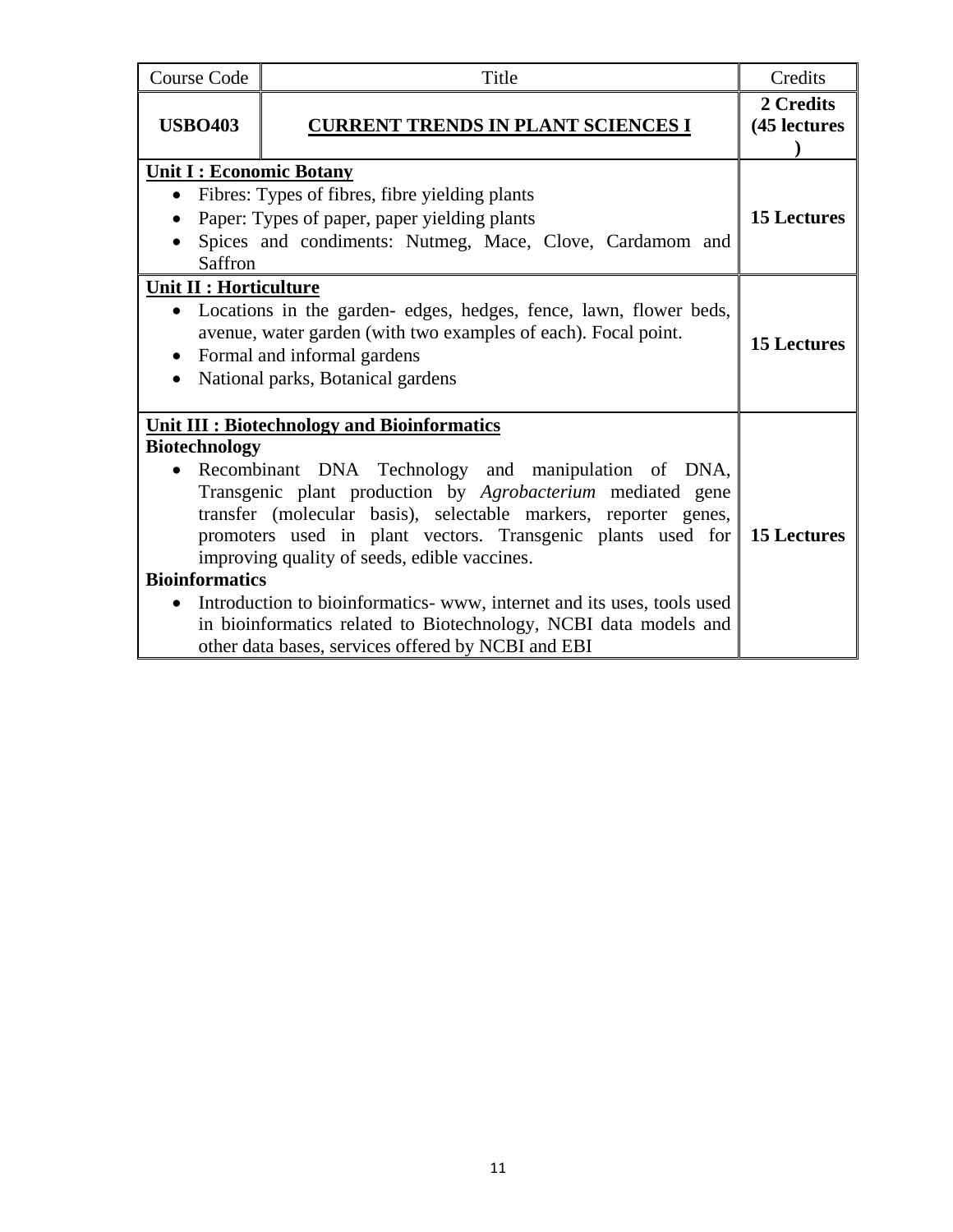# **SEMESTER IV PRACTICAL**

## **Semester IV USBOP4 Cr PRACTICAL Paper I – Plant Diversity 1 Microbiology**  1 Sterilization techniques (wet and dry). Preparation of nutrient agar. 2 Preparation of slants and plates. Study of streak plate technique. 3 Effect of plant extract (turmeric/garlic) on microbial growth by the agar-diffusion method **Pteridophyta and Paleobotany**  4 Study of stages in the life cycle of *Selaginella* from fresh/ preserved material and permanent slides. 5 Study of form genus *Calamites* with the help of permanent slides/ photomicrographs **Gymnosperms**  6 Study of stages in the life cycle of *Pinus* from fresh/ preserved material and permanent slides. **Angiosperms**  7 Study of one plant from each family prescribed for theory: morphological peculiarities and economic importance of the members of these families.  **Cr PRACTICALS Paper II – FORM AND FUNCTION- II** 1 **Cytogenetics , Molecular Biology**  1 Quantitative estimation of plant genomic DNA . 2 DNA sequencing –Sanger's Method 3 Determining the sequence of amino acids in the protein molecule synthesised from the given m-RNA strand (prokaryotic and eukaryotic). **Biostatistics** 4 Chi square test **Anatomy**  6 Types of mechanical tissues, mechanical tissue system in aerial, underground organs.

- 7 Study of conducting tissues- Xylem and phloem elements in Gymnosperms and Angiosperms as seen in LS and through maceration technique.
- 8 Study of different types of vascular bundles and stellar evolution with the help of permanent slides.
- 9 Study of defence mechanism in plants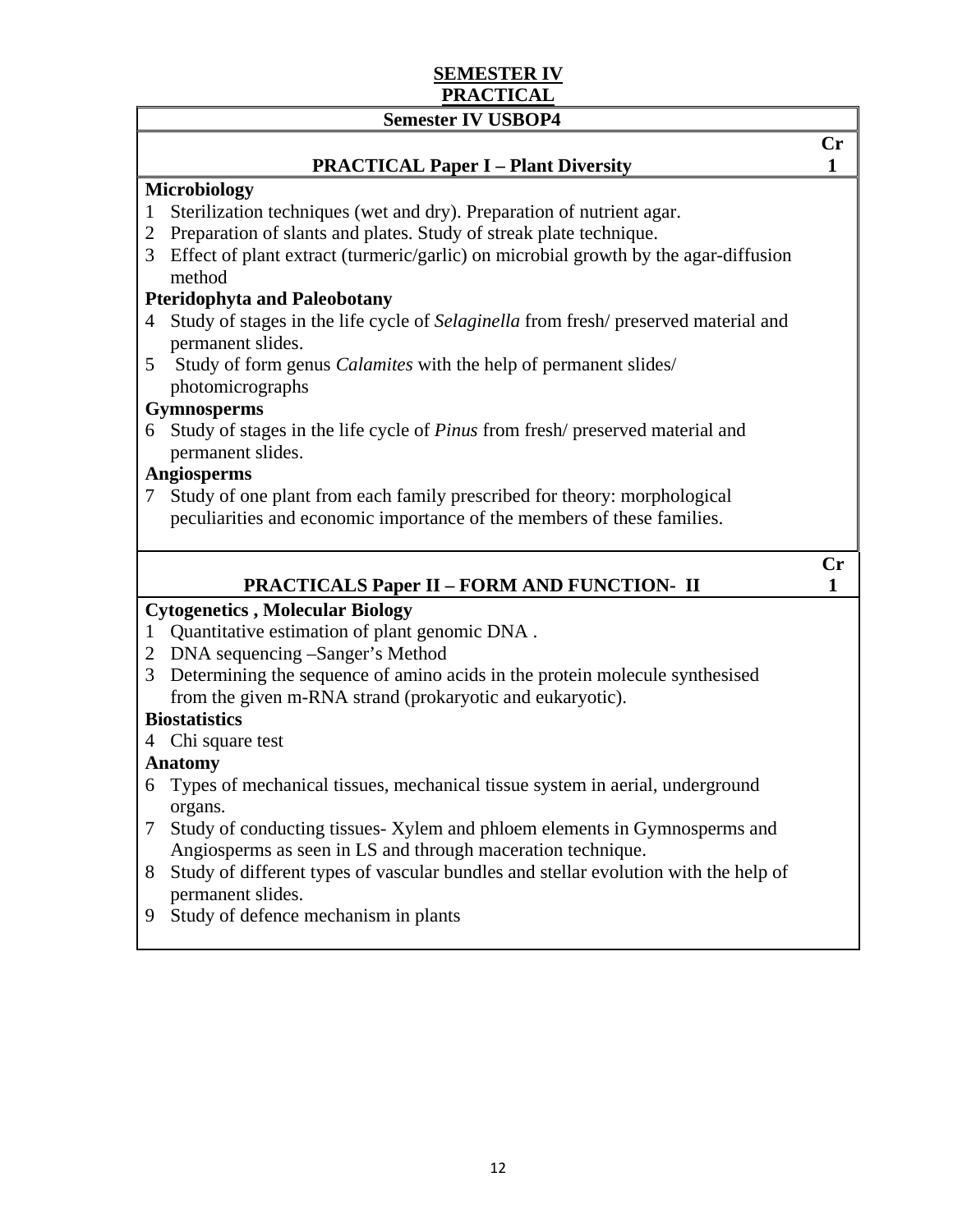### **Cr PRACTICALS - Paper III – CURRENT TRENTS IN PLANT SCIENCES** 1

### **Economic Botany**

- 1 Sources, properties and uses of : fibres, paper and spices and condiments **Horticulture**
- 2 Study of five examples of plants for each of the garden locations as prescribed for theory
- 3 Preparation of garden plans formal and informal gardens
- 4 Bottle and dish garden preparation.

### **Biotechnology**

5 Identification of the cloning vectors Ti plasmid for the production of transgenic plants.

### **Bioinformatics**

6 Internet search, BLAST

### **Scheme of Examinations:**

### **Theory Course:**

| <b>Recommendations for Internal Assessment for</b>                                                                               | 40 marks |
|----------------------------------------------------------------------------------------------------------------------------------|----------|
| One periodical test on class instructions                                                                                        | 10 marks |
| Two assignments                                                                                                                  | 20 marks |
| Active Participation (attentiveness/ability to answer questions)                                                                 | 05 marks |
| Leadership qualities in organizing or participation in academic or Co-<br>curricular activities /mannerism and articulation etc. | 05 marks |
| <b>External Assessment</b>                                                                                                       | 60 Marks |

**Practical Course:** 50 marks with 20 marks for Internal and 30 marks for external.

### **Note:**

- 1. A minimum of two field excursions for habitat studies are compulsory. Field work of not less than eight hours duration is equivalent to one period per week for a batch of fifteen students.
- 2. A candidate will be allowed to appear for the practical examinations only if he/she submits a certified journal of SYBSC Botany or a certificate from the Head of the Department/Institute to the effect that the candidate has completed the practical course of S Y B Sc Botany as per the minimum requirements. In case of loss of journal a candidate must produce a certificate from the Head of the Department/ Institute that the practicals for the academic year were completed by the student. However such a candidate will be allowed to appear for the practical examination but the marks allotted for the journal will not be granted.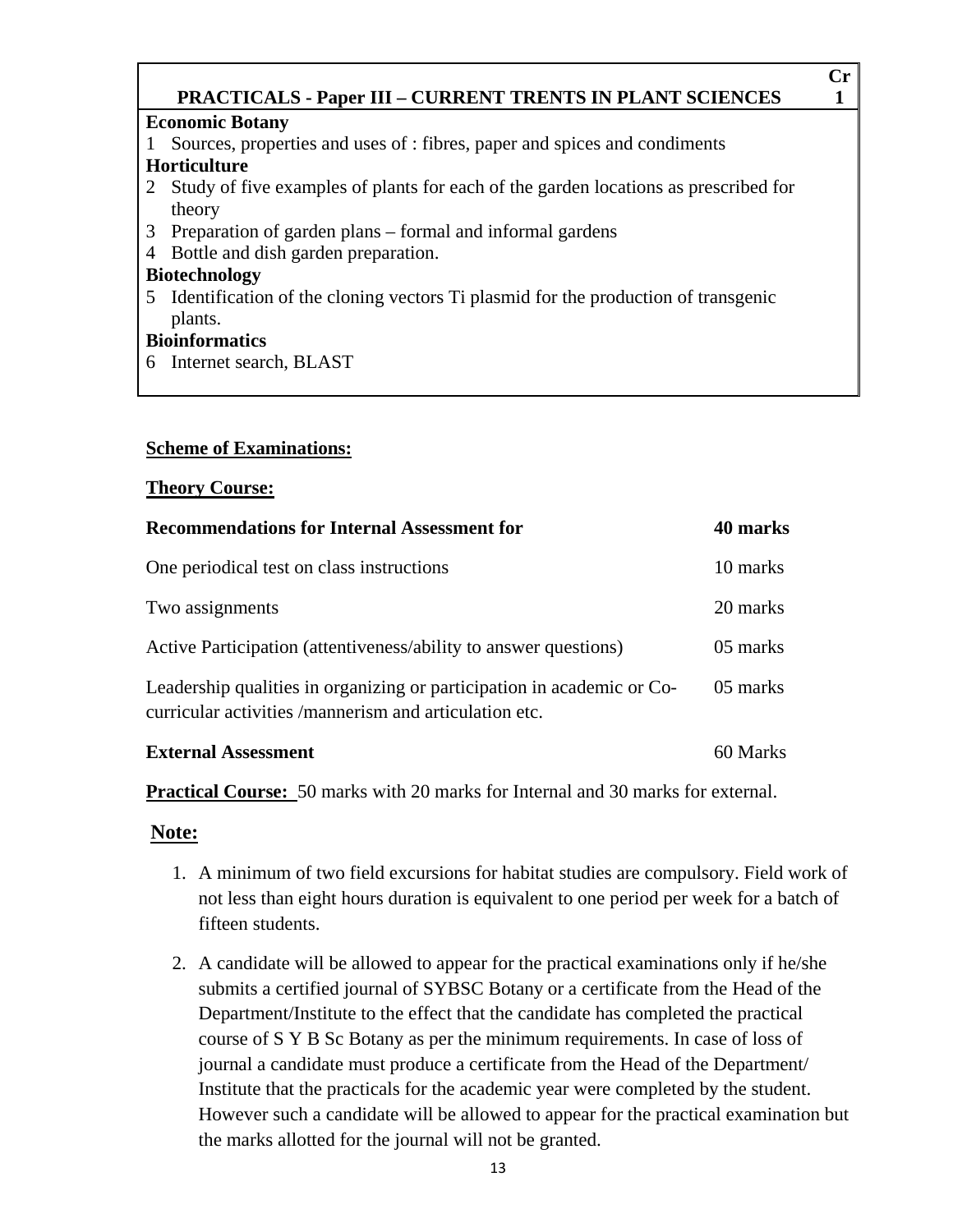# **Reference Books**

Latest editions of the following :

Smith G M *Crptogamic Botany* Vol I *Algae and Fungi* Mc Graw Hill Publ.

Smith G M *Crptogamic Botany* Vol II *Bryophytes and Pteridophytes* Mc Graw Hill Publ.

Gangulee, H C and Kar *College Botany* Vol. II New Central Book Agency

Sharma O P *Text book of Algae* Tata Mc Graw Hill Publ. India

Sharma Kanika *Text Book of Microbiology* Ane Books Pvt Ltd

Sharma Kanika *Manual of Microbiology, Tools and Techniques* Ane Books Pvt Ltd.

Vashishtha B R, Vashi Sinha AK and Anil Kumar *Botany for Degree Students Part I - Algae.* S Chand Publ.

Vashishtha B R, Vashi Sinha AK and Anil Kumar *Botany for Degree Students Part II - Fungi* S Chand Publ.

Vashishtha B R, Vashi Sinha AK and Anil Kumar *Botany for Degree Students Part III - Bryophyta* S Chand Publ.

Vashishtha B R, Vashi Sinha AK and Anil Kumar *Botany for Degree Students Part IV - Pteridophyta* S Chand Publ.

Vashishtha B R, Vashi Sinha AK and Anil Kumar *Botany for Degree Students Part V - Gymnosperms* S Chand Publ.

Chamberlain C J . *Gymnosperms Structure and Evolution* 

Gangulee, Das and Datta *College Botany* Vol I New Central Book Agency

Sutaria R N *A Text Book of Systematic Botany*

Pandey S N and Mishra S D *Taxonoy of Angiosperms* 

Sambamurthy A V S S *Taxonomy of Angiosperms*

Vashishtha P C *Taxonomy of Angiosperms* S Chand Publ.

Subramanyam N S *Modern Plant Taxonomy* 

Henry A N An *Aid to the International Code of Botanical Nomenclature*

Eames A J *Introduction to Plant Anatomy* Mc Graw Hill Publ.

Esau, Katherine *Plant Anatomy* 

Haberlandt G *Physiological Plant Anatomy*

Devlin R M *Plant Physiology* 

Noggle G Ray and Fritz *Introduction to Plant Physiology* Pentrice Hall of India.

Salisbury F B and Ross *Plant Physiology*